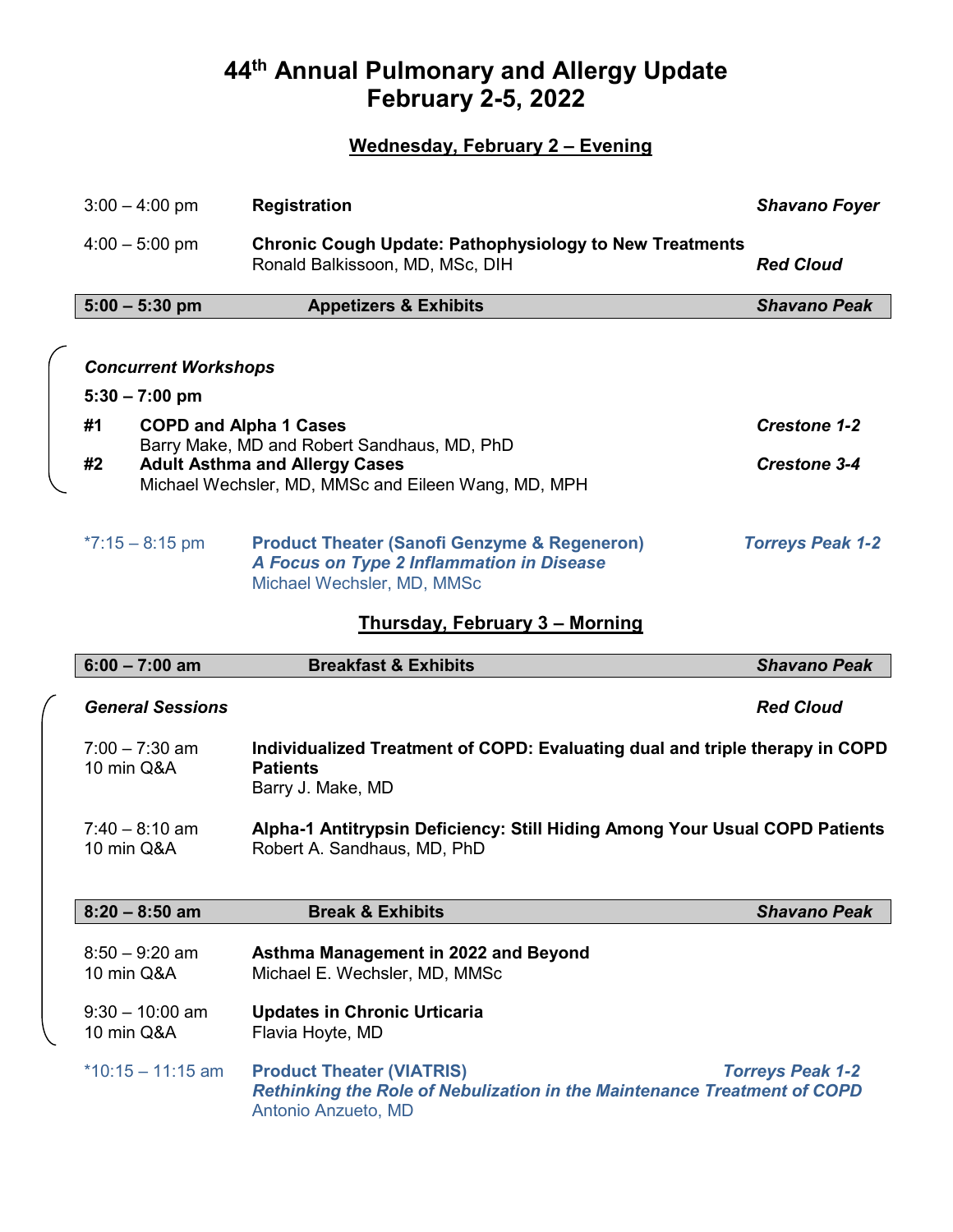\*3:30 – 4:30 pm **Product Theater (Amgen AstraZeneca)** *Torreys Peak 1-2 The First & Only Biologic Approved for the Treatment of Severe Asthma Without Phenotypic or Biomarker Limitations* Nicole Chase, MD

|    | $4:30 - 5:00$ pm                                                                                                                                                                                               | <b>Afternoon Snacks &amp; Exhibits</b> | <b>Shavano Peak</b> |
|----|----------------------------------------------------------------------------------------------------------------------------------------------------------------------------------------------------------------|----------------------------------------|---------------------|
|    |                                                                                                                                                                                                                | Thursday, February 3 – Evening         |                     |
|    | <b>Concurrent Workshops</b>                                                                                                                                                                                    |                                        |                     |
|    | $5:00 - 7:00$ pm                                                                                                                                                                                               |                                        |                     |
| #1 | <b>Food Allergy Cases</b>                                                                                                                                                                                      |                                        | <b>Crestone 1-2</b> |
| #2 | Bruce J. Lanser, MD, MPH and Eileen Wang, MD, MPH<br><b>COVID and Pulmonary HTN Cases</b><br>M. Patricia George, MD and Nir Goldstein, MD<br><b>Immunotherapy Literature Review</b><br>#3<br>Harold Nelson, MD |                                        | <b>Red Cloud</b>    |
|    |                                                                                                                                                                                                                |                                        | <b>Crestone 3-4</b> |
|    | $7:00 - 9:00$ pm                                                                                                                                                                                               | <b>Thursday Night Dinner and Music</b> | <b>Castle Peak</b>  |

*Come enjoy good food and music with faculty and other conference attendees.*

## **Friday, February 4 – Morning**

| $6:00 - 7:00$ am                   | <b>Breakfast &amp; Exhibits</b>                                                                                                                                                | <b>Shavano Peak</b>     |
|------------------------------------|--------------------------------------------------------------------------------------------------------------------------------------------------------------------------------|-------------------------|
| <b>General Sessions</b>            |                                                                                                                                                                                | <b>Red Cloud</b>        |
| $7:00$ am $-7:30$ am<br>10 min Q&A | <b>Pulmonary Hypertension Update</b><br>M. Patricia George, MD                                                                                                                 |                         |
| $7:40$ am $-8:10$ am<br>10 min Q&A | <b>Food Immunotherapy</b><br>Bruce J. Lanser, MD, MPH                                                                                                                          |                         |
| $8:20 - 8:50$ am                   | <b>Break &amp; Exhibits</b>                                                                                                                                                    | <b>Shavano Peak</b>     |
| $8:50$ am $-9:20$ am<br>10 min Q&A | <b>Updates in Lung Cancer</b><br>Jeffrey Kern, MD                                                                                                                              |                         |
| 10 min Q&A                         | 9:30 am - 10:00 am Current and Emerging Therapies for COVID-19<br>Jared J. Eddy, MD                                                                                            |                         |
| $*10:15 - 11:15$ am                | <b>Product Theater (AstraZeneca)</b><br>Severe Eosinophilic Asthma: A Targeted Treatment Approach<br>Sam Louie, MD                                                             | <b>Torreys Peak 1-2</b> |
| $*3:30 - 4:30$ pm                  | <b>Product Theater (BioCryst)</b><br>For hereditary angioedema (HAE), This Is Big: Learn About the First and Only<br><b>Targeted Oral Prophylactic Therapy</b><br>Bob Geng, MD | <b>Torreys Peak 1-2</b> |